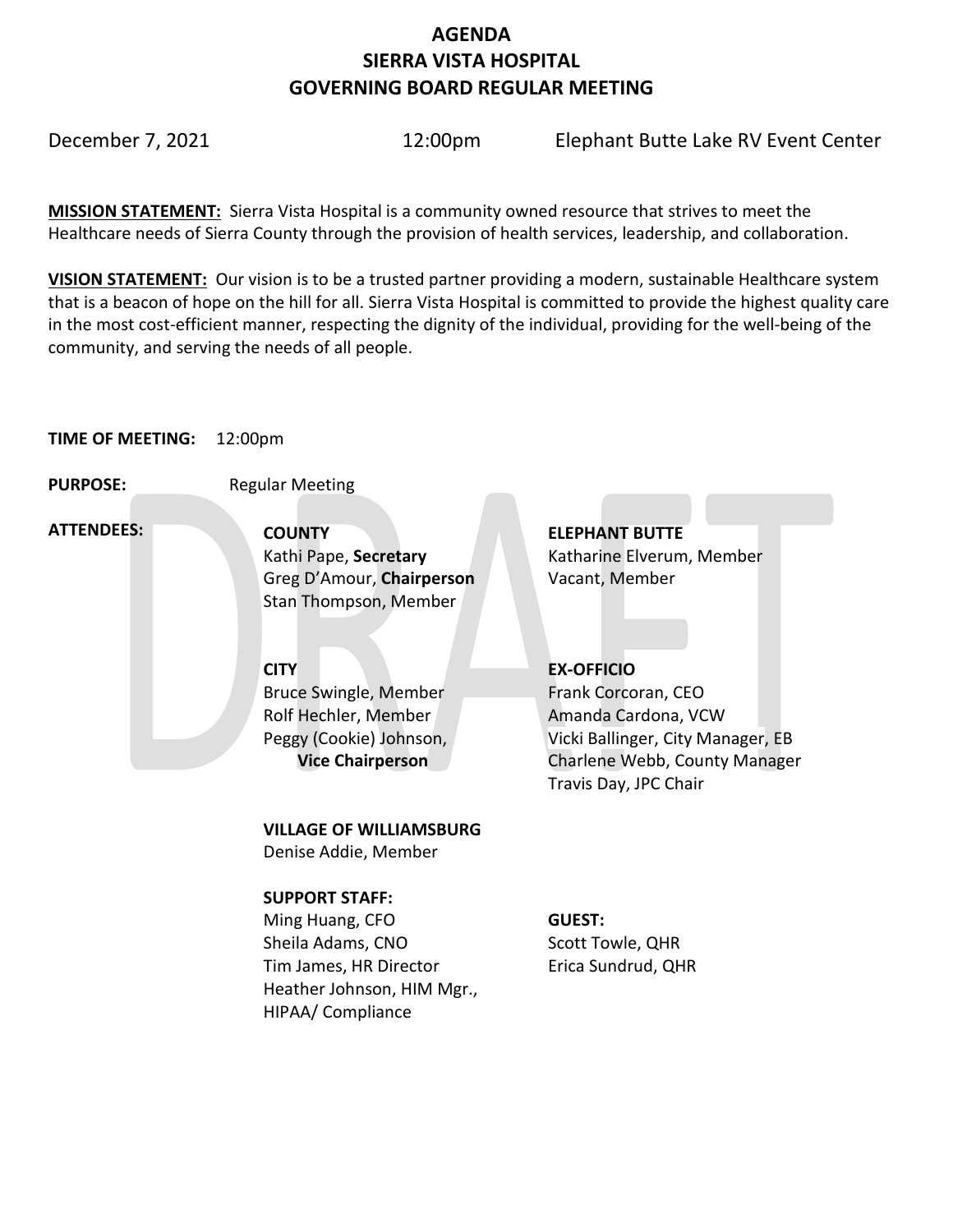| <b>AGENDA ITEMS</b>                                                                                                                                                                             | <b>PRESENTER</b>                                                                                                                                                                                                                                                                                                                                                                                                                                                                                                                                                                                                                                                         | <b>ACTION REQUIRED</b>                      |
|-------------------------------------------------------------------------------------------------------------------------------------------------------------------------------------------------|--------------------------------------------------------------------------------------------------------------------------------------------------------------------------------------------------------------------------------------------------------------------------------------------------------------------------------------------------------------------------------------------------------------------------------------------------------------------------------------------------------------------------------------------------------------------------------------------------------------------------------------------------------------------------|---------------------------------------------|
| 1. Call to Order                                                                                                                                                                                | Greg D'Amour, Chairperson                                                                                                                                                                                                                                                                                                                                                                                                                                                                                                                                                                                                                                                |                                             |
| <b>Pledge of Allegiance</b><br>2.                                                                                                                                                               | Greg D'Amour, Chairperson                                                                                                                                                                                                                                                                                                                                                                                                                                                                                                                                                                                                                                                |                                             |
| <b>Roll Call</b><br>3.                                                                                                                                                                          | Jennifer Burns                                                                                                                                                                                                                                                                                                                                                                                                                                                                                                                                                                                                                                                           | <b>Quorum Determination</b>                 |
| <b>Approval of Agenda</b><br>4.                                                                                                                                                                 | Greg D'Amour, Chairperson                                                                                                                                                                                                                                                                                                                                                                                                                                                                                                                                                                                                                                                | Amend/Action                                |
| <b>Governing Board Member?"</b>                                                                                                                                                                 | "Are there any items on this agenda that could cause a potential conflict of interest by any                                                                                                                                                                                                                                                                                                                                                                                                                                                                                                                                                                             |                                             |
| 5. Approval of minutes<br>A. November 3, 2021 Special Meeting Minutes<br>B. October 26, 2021 Regular Meeting Minutes                                                                            | Greg D'Amour, Chairperson                                                                                                                                                                                                                                                                                                                                                                                                                                                                                                                                                                                                                                                | Amend/Action<br>Amend/Action                |
| 6. Public Input $-$ 3-minute limit                                                                                                                                                              |                                                                                                                                                                                                                                                                                                                                                                                                                                                                                                                                                                                                                                                                          | Information                                 |
| 7. Old Business-                                                                                                                                                                                |                                                                                                                                                                                                                                                                                                                                                                                                                                                                                                                                                                                                                                                                          |                                             |
| 8. New Business-                                                                                                                                                                                |                                                                                                                                                                                                                                                                                                                                                                                                                                                                                                                                                                                                                                                                          |                                             |
| A. Clinic Update                                                                                                                                                                                | Karen Fiato, ARNP                                                                                                                                                                                                                                                                                                                                                                                                                                                                                                                                                                                                                                                        | Information/Action                          |
| 9. Finance Committee- Cookie Johnson, Chairperson<br>A. October Financial Report<br><b>B. ChartSpan Contract</b><br>C. QHR SOW EHR Contract<br>D. Signature Authorization for<br>Frank Corcoran | Ming Huang, CFO<br>Frank Corcoran, CEO<br>Frank Corcoran, CEO<br>Ming Huang, CFO                                                                                                                                                                                                                                                                                                                                                                                                                                                                                                                                                                                         | Report/Action<br>Action<br>Action<br>Action |
| 10. Board Quality Committee- Denise Addie, Chairperson                                                                                                                                          |                                                                                                                                                                                                                                                                                                                                                                                                                                                                                                                                                                                                                                                                          |                                             |
| A. Med Staff Report<br><b>B. Policy Review</b><br>$\bullet$                                                                                                                                     | Antimicrobial stewardship policy. Approved by P&T 09/10/2021 #513-14-004<br>The Bamlanivimab/Etesevimab COVID-19 treatment policy, protocol, consent form, and patient                                                                                                                                                                                                                                                                                                                                                                                                                                                                                                   | Report/Action                               |
| $\bullet$<br>$\bullet$<br>Peak Flow Measurement #055-01-013 (Toni Davis)<br>$\bullet$<br>$\bullet$<br>$\bullet$<br>$\bullet$<br>٠<br>$\bullet$                                                  | information sheet. Approved by P&T 11/12/2021 #513-13-0 ?<br>Universal Protocol-Policy #175-04-007 (Sheila Adams)<br>Six Minute Walk Test-Policy #055-01-033 (Toni Davis) revised<br>Non-invasive Ventilation-Policy # 055-01-035 (Toni Davis)<br>Air Entrainment Masks-Policy #055-01-001 (Toni Davis)<br>Delivery of Aerosolized Medication-Policy #55-01-16 (Toni Davis)<br>Metered Dose Inhalers, Dry Powder Inhaler Instruction-Policy #055-01-007 (Toni Davis)<br>Advance Directives-There were several Advance Directive policies. There will only be 1 for the<br>hospital under Admin. Because the RHC and SNF have separate license numbers, they will have to |                                             |
|                                                                                                                                                                                                 | have a policy stating we follow the Admin one. #850-01-005, #953-01-019.<br>SNF Admission Eligibility and Process-Policy #160-01-010 (Cindy Johnson)                                                                                                                                                                                                                                                                                                                                                                                                                                                                                                                     |                                             |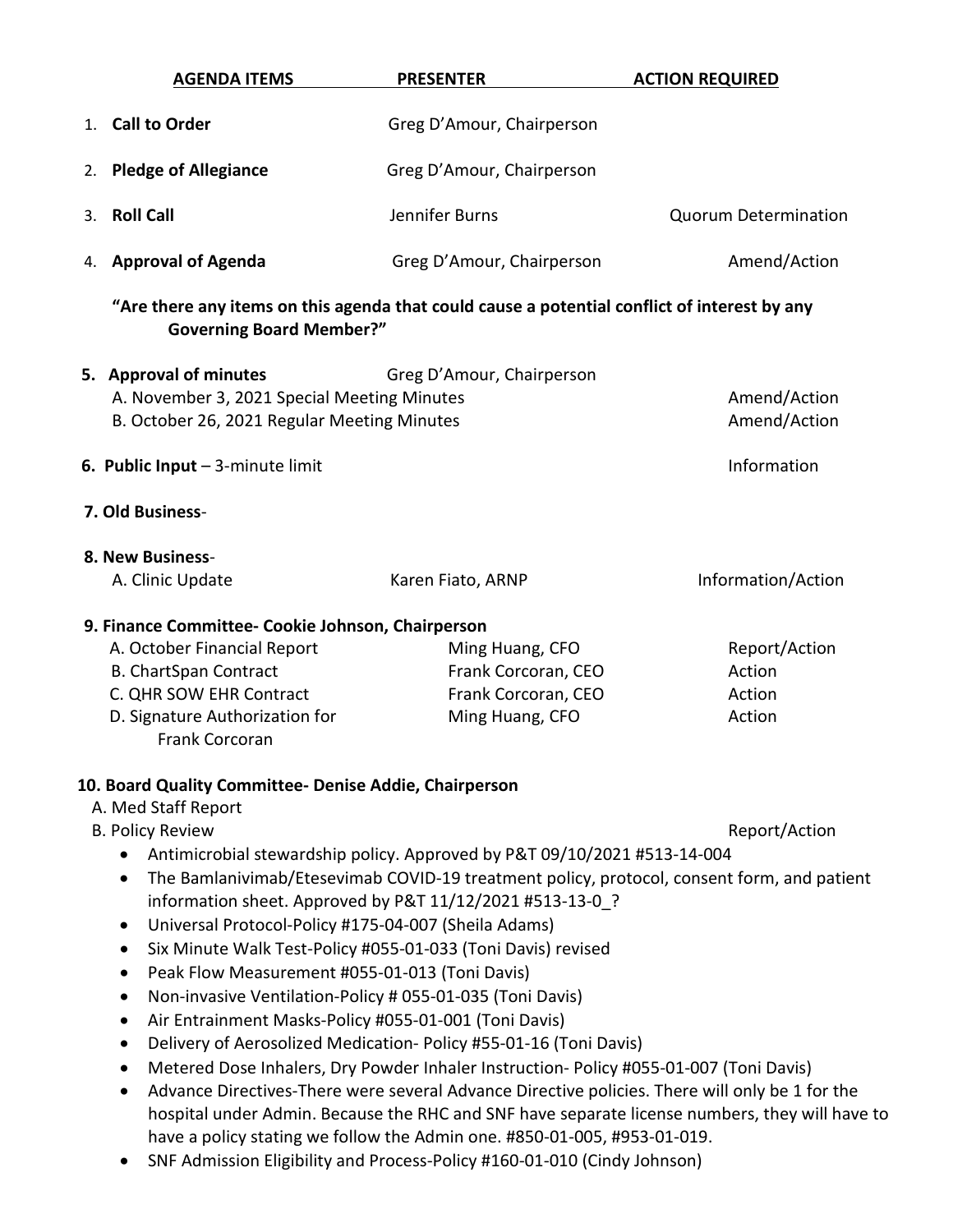- CNA Care of Swing Bed Residents- Policy #160-01-017 (Cindy Johnson)
- Dental Services- Policy #160-01-013 (Cindy Johnson)
- Discharge, General- Policy #160-01-014 (Cindy Johnson)
- Discharge Plan- Policy #160-01-015 (Cindy Johnson)
- Discharge Summary- Policy #160-01-016 (Cindy Johnson)
- SNF Transfer and Discharge Requirements- Policy #160-01-042 & Form #160-01-042-1 (Cindy Johnson)
- Work- Policy # 160-01-044 (Cindy Johnson)
- Access and Visitation Rights- Policy #160-01-002 (Cindy Johnson)
- Activities Attendance, Swing Bed Patients- Policy #160-01-003 (Cindy Johnson)
- Activities Coordinator-Qualifications- Policy #160-01-004 (Cindy Johnson)
- Activity Care Plan- Policy #160-01-008 (Cindy Johnson)
- Activity Program- Policy #160-01-005 (Cindy Johnson)
- Activity Training- Policy #160-01-009 (Cindy Johnson)
- Posting of Swing Bed Staffing- Policy #160-01-045 (Cindy Johnson)
- Practitioner Visit to Swing Bed Patients- Policy #160-01-028 (Cindy Johnson)
- Rehabilitative Services/Specialized- Policy #160-01-031 (Cindy Johnson)
- Restraints- Policy #160-01-034 (Cindy Johnson)
- Married Couples- Policy #160-01-023 (Cindy Johnson)
- Notice of Rights and Services- Policy #160-01-025 (Cindy Johnson)
- Nutritional Services and Care- Policy #160-01-026 (Cindy Johnson)
- Personal Property- Policy #160-01-027 (Cindy Johnson)
- Transitional Care Patient Handbook- Policy # 160-01-035 & Form # 160-01-035-03 (Cindy Johnson)

#### **11. Joint Conference Committee- Stan Thompson, Chairperson**

No report

#### **12. Administrative Reports**

| A. Human Resources   | Tim James, HR Director    | <b>Discussion</b> |
|----------------------|---------------------------|-------------------|
| <b>B. CNO Report</b> | Sheila Adams, CNO         | <b>Discussion</b> |
| C. CEO Report        | Frank Corcoran, CEO       | <b>Discussion</b> |
| D. Governing Board   | Greg D'Amour, Chairperson | <b>Discussion</b> |

#### **Motion to Close Meeting:**

**13.** Executive Session – In accordance with Open Meetings Act, **NMSA 1978, Chapter 10, Article 15, Section 10-15-1 (H) 2, 7, and 9 including credentialing under NM Review Organization Immunity Act, NMSA Section 41-2E (8) and 41-9-5 the Governing Board will vote to close the meeting to discuss the following items:**

| 10-15-1 (H) 2 Limited Personnel Matters |                     |
|-----------------------------------------|---------------------|
| A. Credentials                          | Frank Corcoran, CEO |
| <b>Provisional-</b>                     |                     |
| Donatus Egbonim, MD (ESS)               |                     |
| Gina Nelson, MD (ESS)                   |                     |
| Arturo Sidransky, MD (ESS)              |                     |
| Farhad Keliddari, MD (OnRad)            |                     |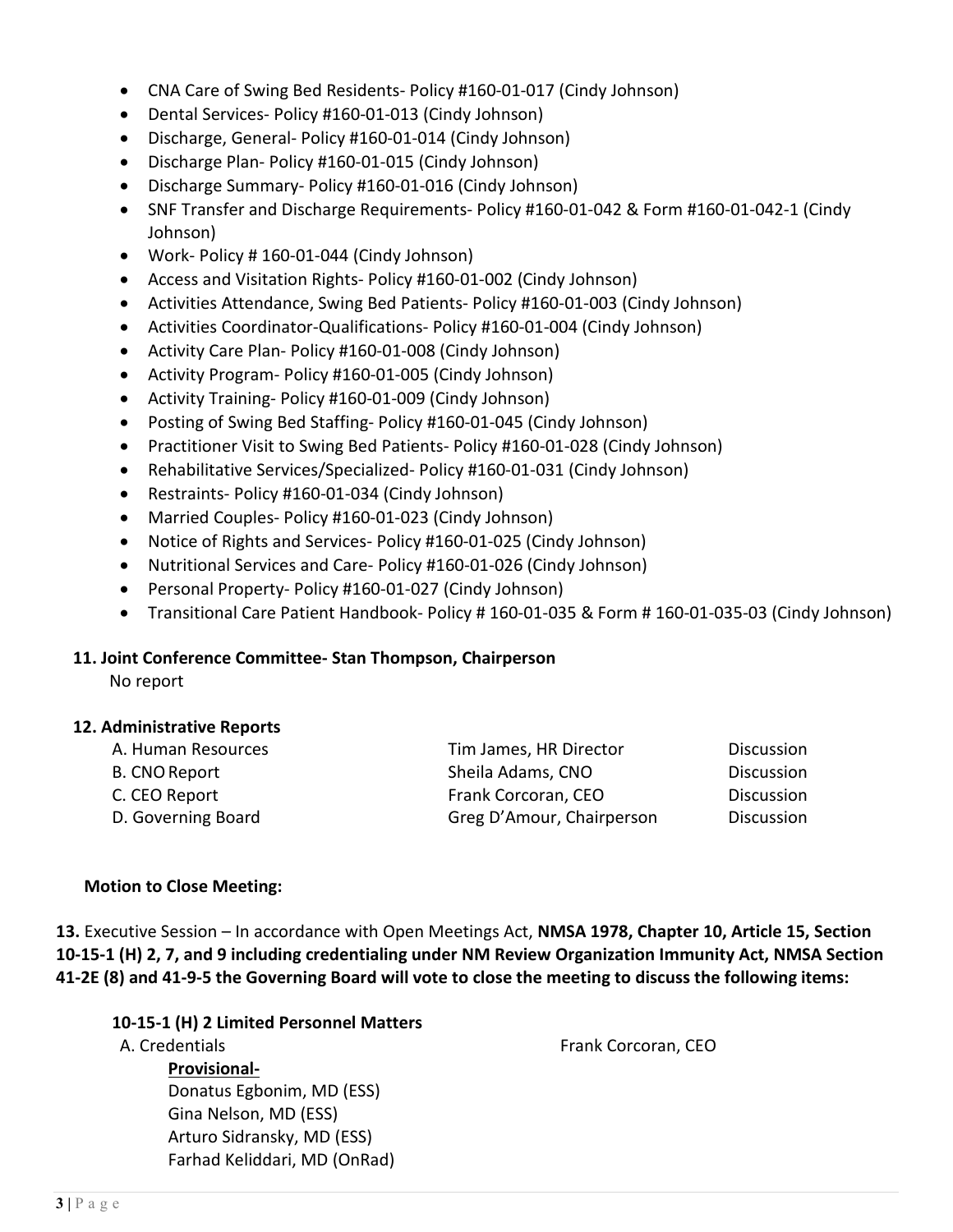#### **Two Year Appointment**

Lee Beville, MD (ESS) Rooshin Dalal, MD (OnRad) **Two Year Re-Appointment** Jorge Partida, MD (ESS)

Floyd Bodden, MD (ESS)

#### **10-15-1 (H) 7 Attorney Client Privilege/ Pending Litigation**

**10-15-1 (H) 9 - Strategic and long-range business plans** 

A. Risk Report- **Heather Johnson, HIM Mgr.** A. Risk Report-

A. Inpatient Behavioral Health Project Frank Corcoran, CEO & Sarah Eck, QHR

- B. Incentive Proposal **Example 20 and Trank Corcoran**, CEO
- C. Employee Retirement Plan 2022
- D. Arena Health Follow-up
- E. QHR Board Report November 21 Scott Towle, QHR
- F. Projects 20-21

 **Roll Call to Close Meeting:** Jennifer Burns

**10-15-1 (H) 2 Limited Personnel Matters**

**14. Re-Open Meeting** – As required by **Section 10-15-1(J), NMSA 1978 matters discussed in executive session were limited only to those specified in the motion to close the meeting.**

| A. Credentials               | Action |
|------------------------------|--------|
| <b>Provisional-</b>          |        |
| Donatus Egbonim, MD (ESS)    |        |
| Gina Nelson, MD (ESS)        |        |
| Arturo Sidransky, MD (ESS)   |        |
| Farhad Keliddari, MD (OnRad) |        |
| <b>Two Year Appointment</b>  |        |
| Lee Beville, MD (ESS)        |        |
| Rooshin Dalal, MD (OnRad)    |        |
|                              |        |

**Two Year Re-Appointment**

Jorge Partida, MD (ESS)

Floyd Bodden, MD (ESS)

# **10-15-1 (H) 7 Attorney Client Privilege/ Pending Litigation**

| A. KISK REDOIT                                          |
|---------------------------------------------------------|
| 10-15-1 (H) 9 - Strategic and long-range business plans |
| A. Inpatient Behavioral Health Project                  |

| B. Competitive pay structure     | Report/Action        |
|----------------------------------|----------------------|
| C. Employee Retirement Plan 2022 | Report/Action        |
| D. Arena Health Follow-up        | <b>Report Action</b> |
| E. QHR Board Report November 21  | Report/Action        |
| F. Projects 20-21                | Report/Action        |
|                                  |                      |

Report/ Action

Report/Action